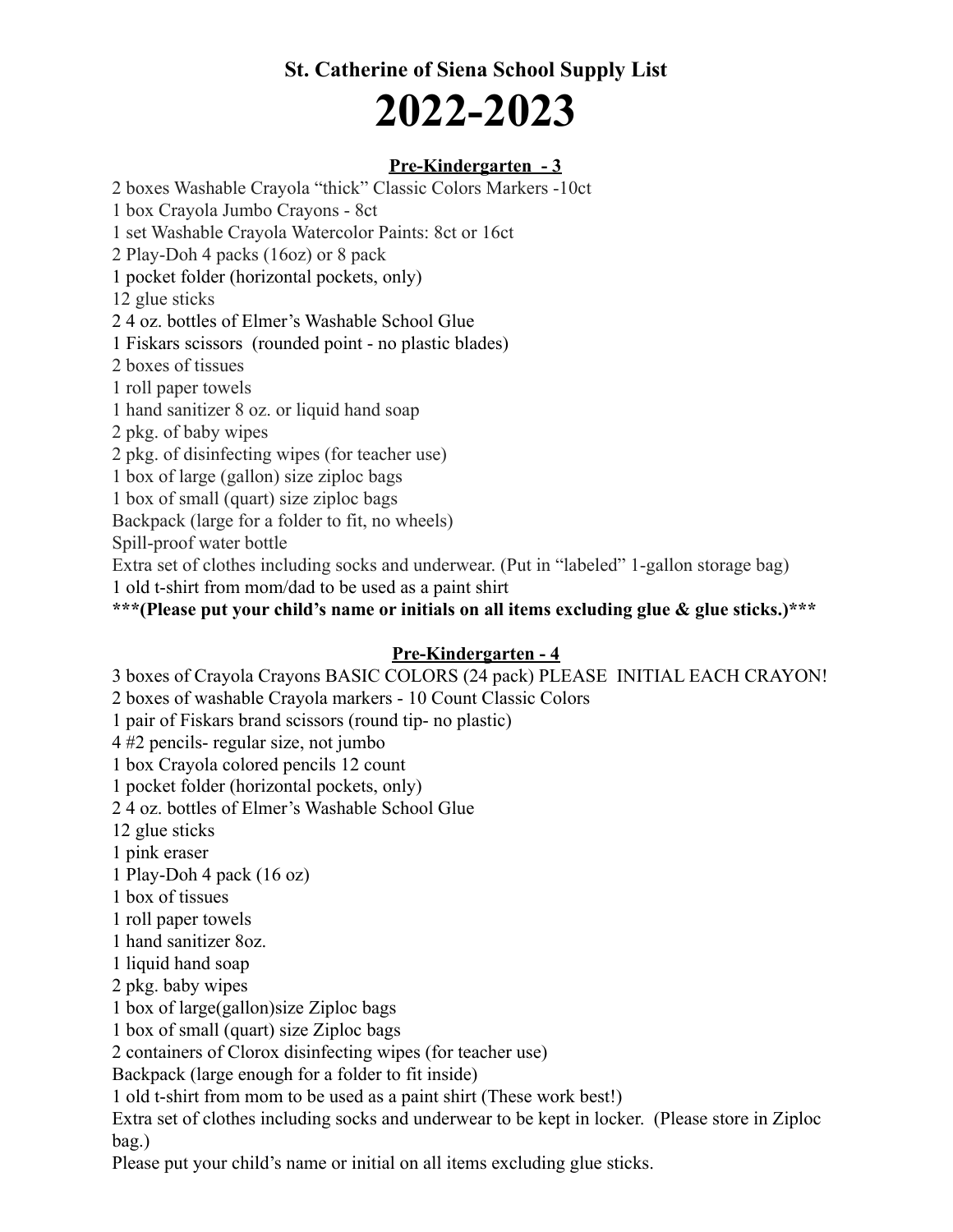# **Kindergarten**

| 3 boxes of <b>CRAYOLA</b> Crayons - 24 count (basic colors)              |                                                 |  |
|--------------------------------------------------------------------------|-------------------------------------------------|--|
| 1 package of baby wipes                                                  | 1 foaming hand soap                             |  |
| $#2$ pencils - many                                                      | 1 one-inch plastic 3-ring binder                |  |
| 2 full-size pink erasers                                                 | 1 container disinfectant wipes                  |  |
| 1 boxes of washable markers                                              | 1 ream of white cardstock                       |  |
| 1 watercolor paint set                                                   | 1 pencil box                                    |  |
| 2 boxes of colored pencils                                               | 1 paint shirt - old t-shirt of mom's works best |  |
| 12 Elmer's glue sticks                                                   | 1 large backpack                                |  |
| 2 pocket folders - horizontal pockets only 1 lunchbox-easily opened      |                                                 |  |
| Fiskars scissors (rounded point - no plastic blades)                     |                                                 |  |
| 2 large boxes of tissues                                                 | 3 thin EXPO dry erase markers (NO black)        |  |
| Extra set of clothes to keep in locker                                   |                                                 |  |
| Gym shoes (with Velcro if your child doesn't tie shoes)                  |                                                 |  |
| 2 pocket folders - horizontal pockets only - 1 green, 1 your choice      |                                                 |  |
| 1 Primary composition notebook (control lines)                           |                                                 |  |
| 1 pack of bandaids                                                       |                                                 |  |
| 2 Playdoh                                                                |                                                 |  |
| 1 coloring book/ activity book                                           |                                                 |  |
| ***(Please put your child's name or initials on all items.)***           |                                                 |  |
| <b>*Kindergarten Art Class Supplies-separate from classroom supplies</b> |                                                 |  |
| 4 - sharnje markers                                                      | $\boldsymbol{A}$ – alue sticks                  |  |

**4 - sharpie markers 4 - glue sticks 1- 24 pk crayola crayons 4- #2 pencils**

#### **Grade 1**

| 8 #2 pencils (sharpened)                                     | 2 pink erasers                                |
|--------------------------------------------------------------|-----------------------------------------------|
| personal pencil sharpener                                    | 12 glue sticks (replenish when needed)        |
| 3 plain pocket folders (no trappers)                         | 2 boxes of 24 crayons                         |
| box of 24 colored pencils (not twistable)                    | 1 soft zippered pencil case (to hold markers) |
| box of 10 markers (thin)                                     | 2 Primary composition books (control lines)   |
| 2 school boxes that opens easily - cigar box size (no metal) |                                               |
| scissors                                                     | 2 highlighters (thick or thin)                |
| 3 thin Expo dry erase markers                                | 1 container disinfectant wipes                |
| tote bag or backpack (no wheels)                             | coloring or activity book for indoor recess   |
| lunch box with handle (no glass)                             | extra set of clothes (in Zip top bag)         |
| 2 large boxes of tissues                                     | gym shoes to be kept in their locker          |
| Girls-1 box of Ziploc bags (any size)                        | Boys-1 foaming hand soap                      |
|                                                              |                                               |

# **\*\*\*(Please put your child's name or initials on all items except pencils and glue.)\*\*\* \*\*\*(All items to be replaced when necessary)\*\*\***

# **\*1st Grade Art Class Supplies-separate from classroom supplies**

| 4 - sharpie markers       | 4 - glue sticks                |
|---------------------------|--------------------------------|
| 1-24 pk crayola crayons   | $4-$ #2 pencils                |
| 2- pink pearl erasers     | 1 - hand held pencil sharpener |
| 1-10pk of crayola markers |                                |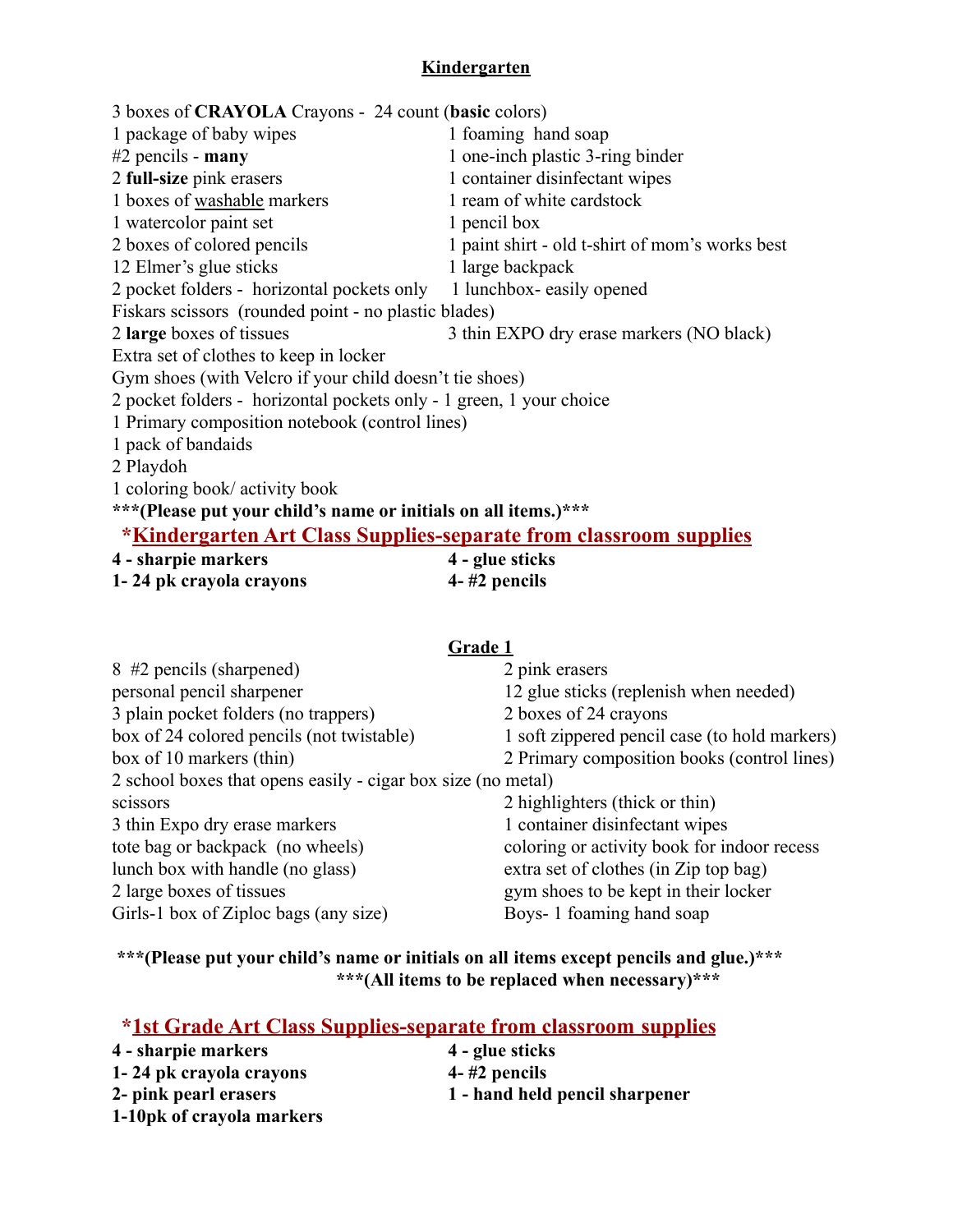### **Grade 2**

- Rosary with a case or bag with name on it 3 boxes of tissues Pencil box or pouch for pencils and supplies 2 pocket folders (horizontal pockets only) 24 #2 pencils, sharpened 3 pink pearl erasers, (no "pull apart") 1 box of 24 colored pencils Ruler with inches and centimeters 1 box 24 Crayola Crayons 4 spiral notebooks (wide-ruled, 70 page) 1 box of thin markers 1 pack of glue sticks (6 count) Scissors 1- 4pk thin dry erase markers Gym Shoes to be kept in locker for gym class Backpack 1 8oz. bottle of hand sanitizer 3-ring binder (1 inch) with pockets 1 container of disinfectant wipes Headphones (or earbuds) for chrome books Girls: 1 roll of paper towels Boys: 1 box gallon size Ziploc bags
	-

#### **\*2nd Grade Art Class Supplies- separate from classroom supplies**

| 4 - sharpie markers       | 4 - glue sticks                |
|---------------------------|--------------------------------|
| 1-24 pk crayola crayons   | $4-$ #2 pencils                |
| 2- pink pearl erasers     | 1 - hand held pencil sharpener |
| 1-10pk of crayola markers |                                |

#### **Grade 3**

Rosary in a case or bag labeled with name 24 #2 pencils sharpened Small pencil sharpener to be kept in desk 2 pink erasers 1 box of Crayola Colored Pencils 1 box of Crayola Crayons 1 box of Crayola Markers 4 highlighters<br>
1 pad of post-it notes<br>
1 pad of post-it notes Sturdy Pencil Box to hold supplies Scissors 4 glue sticks 1 container of Clorox wipes for class use 1 bottle of hand sanitizer for class use 2 rolls of paper towels for class use 3 boxes of tissues for class use 1 3-ring binder (½ inch) 1 ruler with inches and centimeters Gym shoes kept in locker for gym class Earbuds in a bag or case labeled with name 1 package loose leaf paper (wide ruled) 5 sturdy spiral notebooks (2 for Math, 1 for English, 1 for Science, 1 Journal)

2 sturdy pocket folders (one will be their School Folder, one will be their Homework Folder)

# **\*3RD Grade Art Class Supplies-separate from classroom supplies**

- **4 sharpie markers 4 glue sticks 1- 24 pk crayola crayons 4- #2 pencils**
	-
- 
- **1-10pk of crayola markers**
- **2- pink pearl erasers 1 hand held pencil sharpener**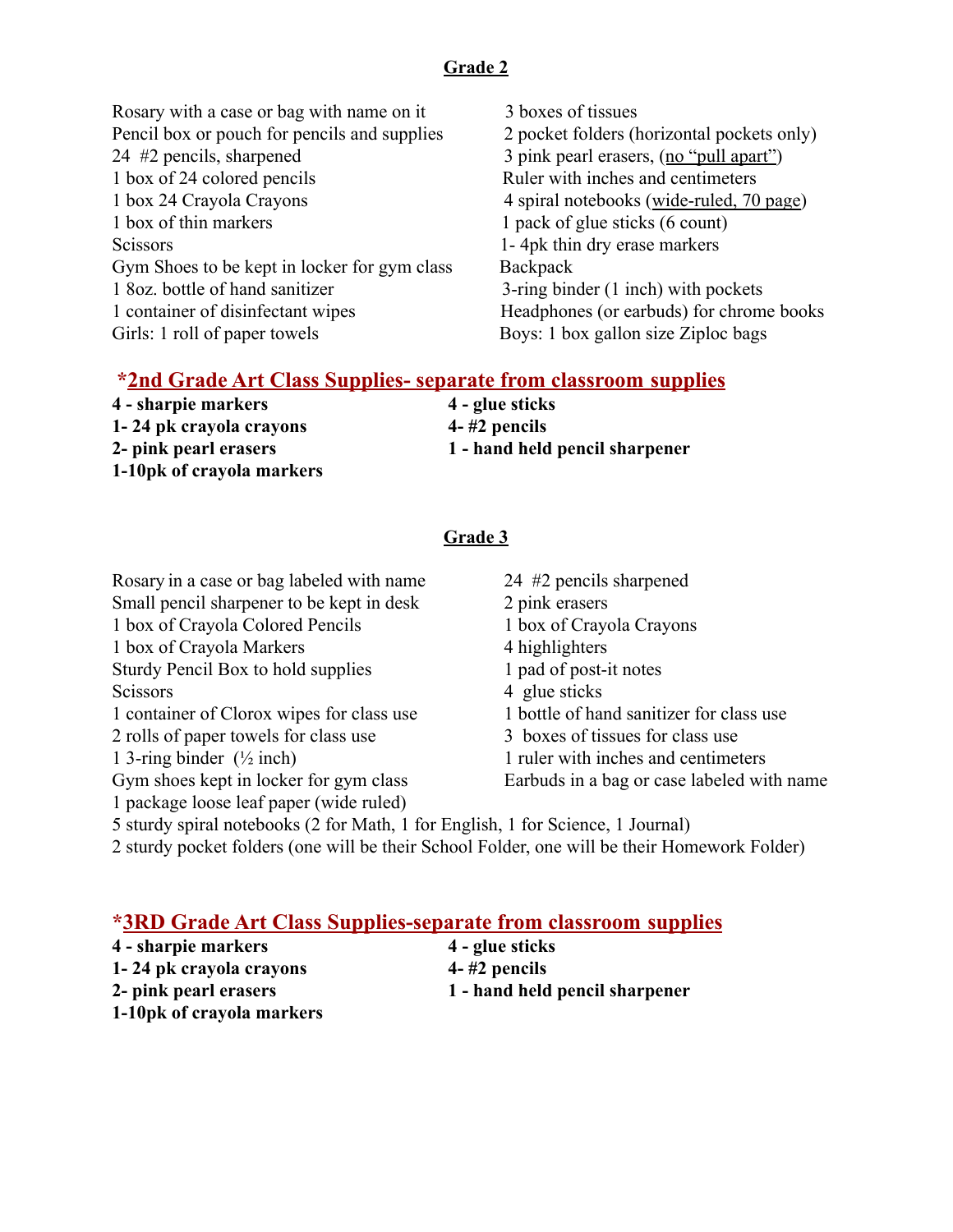# **Grade 4:**

- $\Box$  2 Sturdy Folders with pockets (1 for Homework and 1 for School)
- $\Box$  1 3 Subject Notebook for English (wide ruled)
- $\Box$  1 1 Subject Spiral Notebook for Spanish and music
- $\Box$  1" 3 Ring Binder with pockets for science
- $\Box$  1" 3 Ring Binder with pockets for math
- $\Box$  2 5 Packs of colored dividing tabs
- $\Box$  Small zipper pouch for pens and pencils
- $\Box$  Pencils lots of #2 pencils
- $\Box$  2 black Sharpie marker
- $\Box$  Blue or Black Frixton erasable pens
- $\Box$  Red Pens for correcting
- $\Box$  1 4 pack of thin highlighters--different colors
- $\Box$  1 4 pack of Dry Erase Markers
- $\Box$  1 package of post it notes
- $\Box$  Scissors
- $\Box$  Crayola thin markers, small pack of crayons, & colored pencils
- $\Box$  Elmer's Glue sticks multi pack
- $\Box$  Ruled index cards 2 packs 3x5 with storage box
- $\Box$  Copy Paper 1 ream of 8  $\frac{1}{2}$  x 11 multipurpose copy paper 500 pages
- $\Box$  Padded case designed to fit a 12" Chromebook
- $\Box$  Earbuds or headphones for Chromebooks
- □ USB mouse for Chromebooks
- $\Box$  Locker shelf
- $\Box$  Rosary

For general class use:

- 
- $\Box$  1 box of Kleenex 1 roll of paper towels
- $\Box$  1 container of Clorox wipes 1 bottle of hand sanitizer
- 
- $\Box$  1 box of 9 oz plastic cups
- □ [Mrs. Amegasse's Amazon Wish List](https://www.amazon.com/hz/wishlist/ls/2F02SJJ5TF18P?ref_=wl_share)

# **\*4th Grade Art Class Supplies-separate from classroom supplies**

- 4 black sharpie markers 6- Glue sticks
- 
- 
- 4 #2 pencils 2- Pink pearl erasers
- -
- 1 hand held pencil sharpener 1-10pk of crayola markers
- 
- 1- 24 pk crayola colored pencils(non-erasable)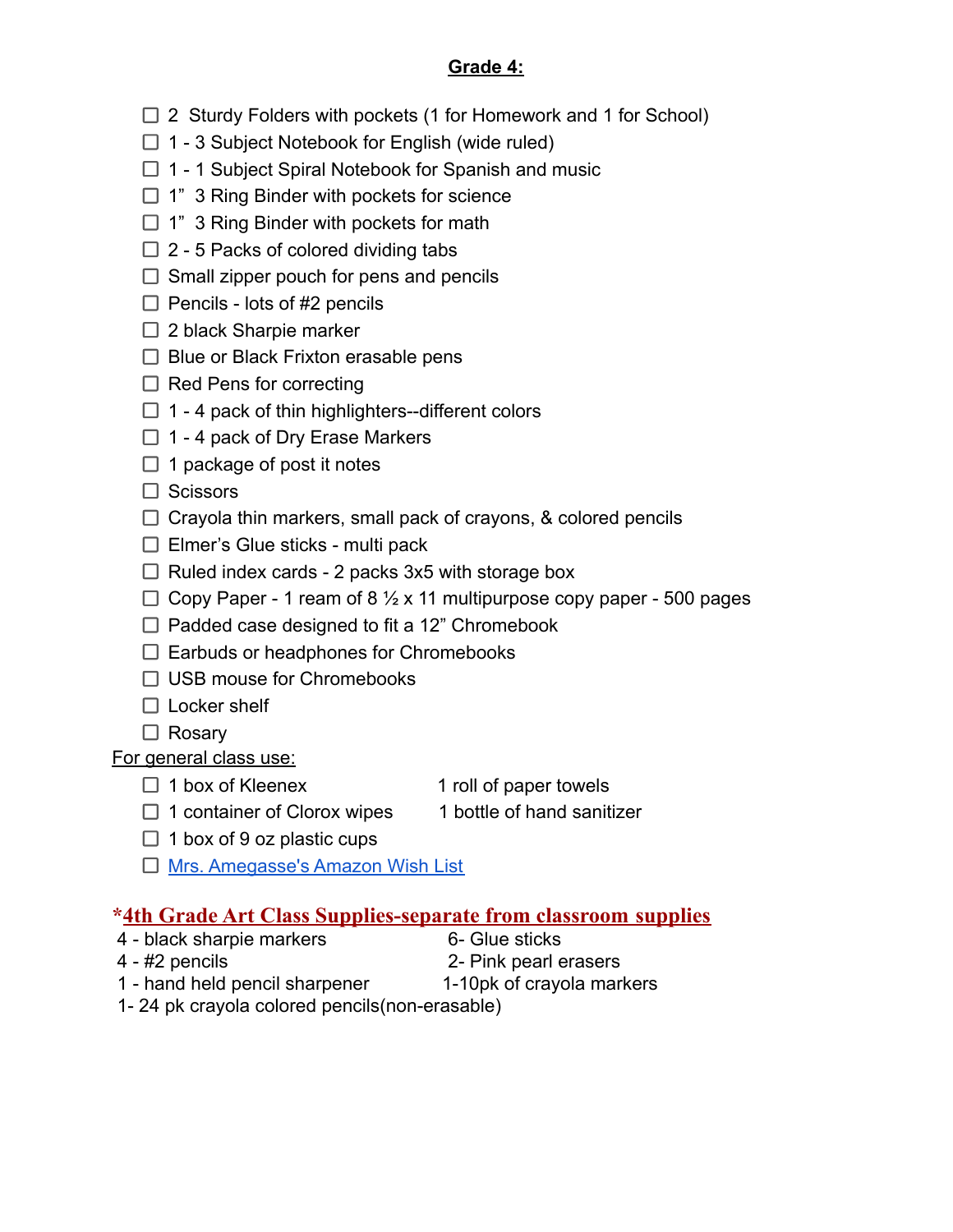# **Grade 5**

- $\Box$  2 Sturdy Folders with pockets (1 for Homework and 1 for School)
- $\Box$  1 3 Subject Notebook for English (wide ruled)
- $\Box$  1 1 Subject Spiral Notebook for Spanish and music
- $\Box$  1" 3 Ring Binder with pockets for science
- $\Box$  1" 3 Ring Binder with pockets for math
- $\Box$  2 5 Packs of colored dividing tabs
- $\Box$  Small zipper pouch for pens and pencils
- $\Box$  Pencils lots of #2 pencils
- $\Box$  2 black Sharpie markers
- $\Box$  Blue or Black Frixton erasable pens
- $\Box$  Red Pens for correcting
- $\Box$  1 4 pack of thin highlighters--different colors
- $\Box$  1 4 pack of Dry Erase Markers
- $\Box$  1 package of post it notes
- $\Box$  Scissors
- $\Box$  Crayola thin markers, small pack of crayons, & colored pencils
- $\Box$  Elmer's Glue sticks multi pack
- $\Box$  Ruled index cards 2 packs 3x5 with storage box
- $\Box$  Copy Paper 1 ream of 8  $\frac{1}{2}$  x 11 multipurpose copy paper 500 pages
- $\Box$  Padded case designed to fit a 12" Chromebook
- $\Box$  Earbuds or headphones for Chromebooks
- □ USB mouse for Chromebooks
- $\Box$  Locker shelf
- □ Rosary

For general class use:

- $\Box$  1 box of Kleenex 1 roll of paper towels 1 bottle of hand sanitizer
- $\Box$  1 container of Clorox wipes 1 box of quart size bags
	-
- □ [Mrs. Quinlan's Amazon Wish List](https://www.amazon.com/hz/wishlist/ls/2OVD374HMC39Q?ref_=wl_share)

# **\*5th Grade Art Class Supplies--separate from classroom supplies**

- 4 black sharpie markers 2- Glue sticks
	-
- 4 #2 pencils 2- Pink pearl erasers
- -
- 1 hand held pencil sharpener 1-10pk of crayola markers 1- 24 pk crayola colored pencils (non-erasable)